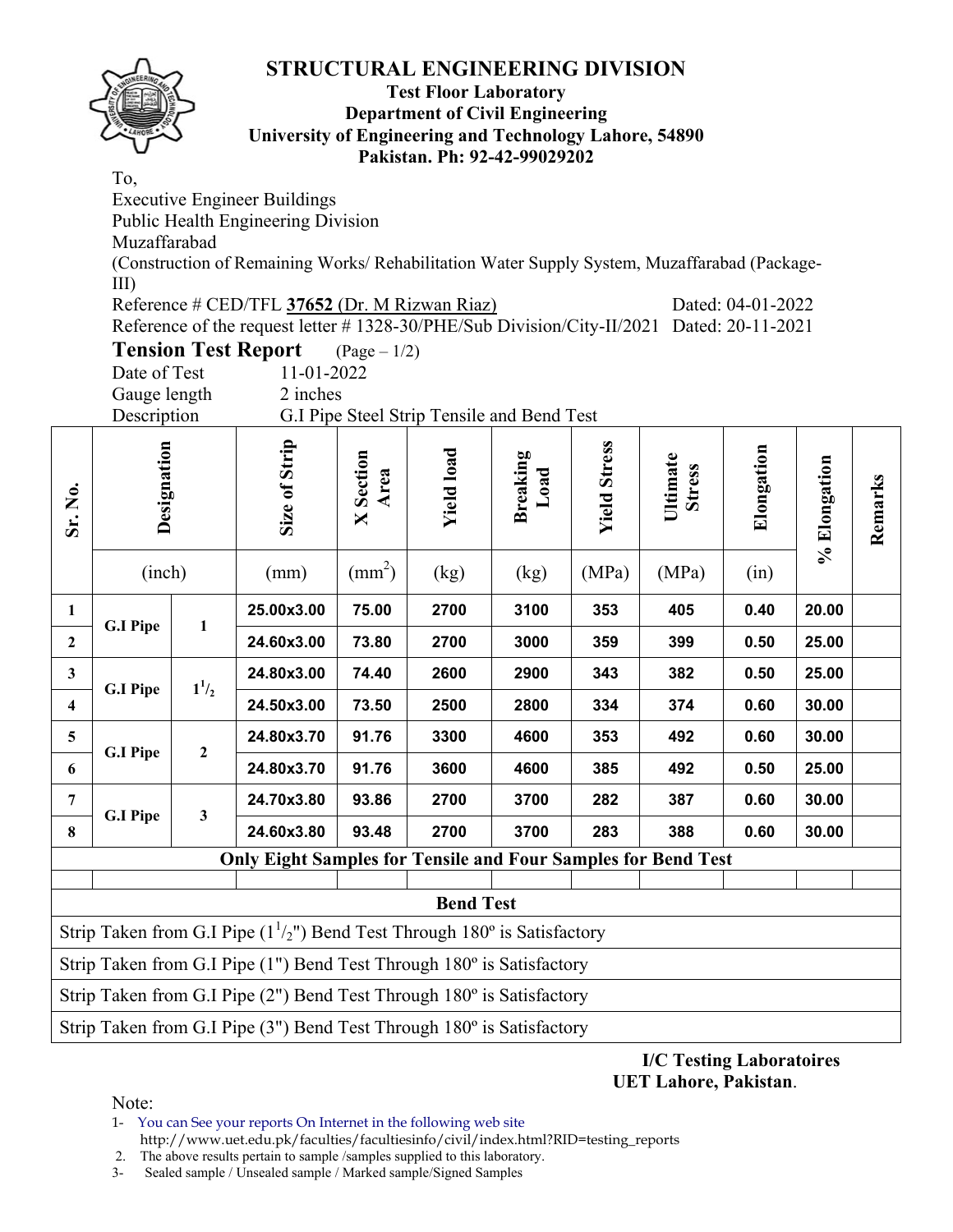### **Test Floor Laboratory Department of Civil Engineering University of Engineering and Technology Lahore, 54890 Pakistan. Ph: 92-42-99029202**

To,

Executive Engineer Buildings Public Health Engineering Division Muzaffarabad (Construction of Remaining Works/ Rehabilitation Water Supply System, Muzaffarabad (Package-III) Reference # CED/TFL 37652 (Dr. M Rizwan Riaz) Dated: 04-01-2022 Reference of the request letter # 1328-30/PHE/Sub Division/City-II/202 Dated: 20-11-2021

# **Weight &Size Test Report** (Page – 2/2)

Date of Test 11-01-2022 Description G.I Pipe Weight and Size Test

| Sr.<br>No.              | Designation  | Weight | Length                            | Weight per Unit<br>Length | <b>Diameter</b><br>External | <b>Diameter</b><br>Internal | Wall Thickness | Remark |
|-------------------------|--------------|--------|-----------------------------------|---------------------------|-----------------------------|-----------------------------|----------------|--------|
|                         | (inch)       | (g)    | (mm)                              | (kg/m)                    | (mm)                        | (mm)                        | (mm)           |        |
| $\mathbf{1}$            | $\mathbf{1}$ | 351    | 153.00                            | 2.29                      | 33.70                       | 27.10                       | 3.30           |        |
| $\mathbf{2}$            | $1^{1/2}$    | 507    | 151.50                            | 3.35                      | 48.00                       | 41.80                       | 3.10           |        |
| $\mathbf{3}$            | $\mathbf 2$  | 789    | 153.50                            | 5.14                      | 60.90                       | 53.50                       | 3.70           |        |
| $\overline{\mathbf{4}}$ | $\mathbf{3}$ | 1219   | 152.70                            | 7.98                      | 88.40                       | 80.60                       | 3.90           |        |
| ۰                       | ٠            |        |                                   |                           |                             | ۰                           | ۰              |        |
|                         |              |        |                                   |                           |                             | -                           | ۰              |        |
|                         |              |        |                                   |                           |                             |                             |                |        |
|                         |              |        |                                   |                           |                             |                             | ۰              |        |
|                         |              |        |                                   |                           |                             | ۰                           | ۰              |        |
|                         |              |        | <b>Only Four Samples for Test</b> |                           |                             |                             |                |        |
|                         |              |        |                                   |                           |                             |                             |                |        |

**I/C Testing Laboratoires UET Lahore, Pakistan**.

Note:

1- You can See your reports On Internet in the following web site http://www.uet.edu.pk/faculties/facultiesinfo/civil/index.html?RID=testing\_reports

2. The above results pertain to sample /samples supplied to this laboratory.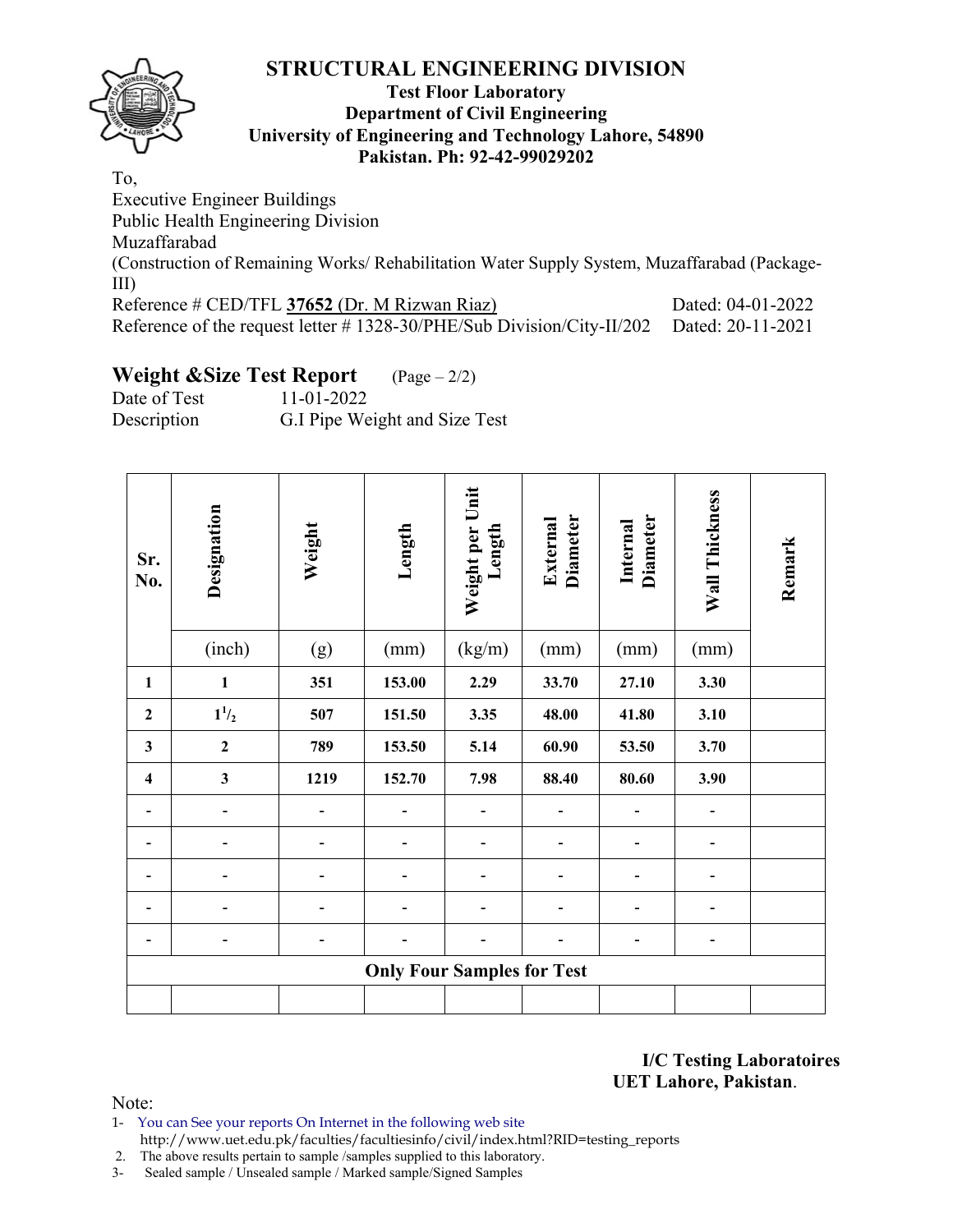

**Test Floor Laboratory Department of Civil Engineering University of Engineering and Technology Lahore, 54890 Pakistan. Ph: 92-42-99029202** 

To, Resident Engineer - 2 ACES Sector- H, Civil Infrastructure Development Works DHA Multan

Reference # CED/TFL **37679** (Dr. M Rizwan Riaz) Dated: 10-01-2022 Reference of the request letter # ACES-DHAM-NLC-097 Dated: 08-01-2022

## **Tension Test Report** (Page -1/1)

Date of Test 11-01-2022 Gauge length 8 inches

Description Deformed Steel Bar Tensile and Bend Test as per ASTM-A615

| Sr. No.        | Weight         |                | Diameter/<br><b>Size</b><br>(mm) |         | Area<br>$(in^2)$ | <b>Yield load</b>                                   | <b>Breaking</b><br>Load |                | <b>Yield Stress</b><br>(psi) | <b>Ultimate Stress</b><br>(psi)                                 |                | Elongation     | % Elongation   | Remarks                |
|----------------|----------------|----------------|----------------------------------|---------|------------------|-----------------------------------------------------|-------------------------|----------------|------------------------------|-----------------------------------------------------------------|----------------|----------------|----------------|------------------------|
|                | (1bs/ft)       | Nominal        | Actual                           | Nominal | <b>Actual</b>    | (kg)                                                | (kg)                    | Nominal        | <b>Actual</b>                | Nominal                                                         | <b>Actual</b>  | (inch)         |                |                        |
| 1              | 0.421          | 10             | 10.08                            | 0.12    | 0.124            | 4800                                                | 6000                    | 88184          | 85560                        | 110230                                                          | 107000         | 0.90           | 11.3           |                        |
| $\mathbf{2}$   | 0.420          | 10             | 10.07                            | 0.12    | 0.124            | 4800                                                | 5800                    | 88184          | 85650                        | 106556                                                          | 103500         | 0.80           | 10.0           | <b>Amreli</b><br>steel |
| $\overline{a}$ |                | $\blacksquare$ |                                  |         |                  |                                                     |                         |                |                              |                                                                 |                |                | $\blacksquare$ |                        |
| $\blacksquare$ | $\blacksquare$ | $\blacksquare$ | -                                | ۰       | $\blacksquare$   |                                                     |                         |                |                              |                                                                 | ٠              | $\blacksquare$ | $\blacksquare$ |                        |
| $\blacksquare$ | $\blacksquare$ | $\blacksquare$ | ۰.                               | ۰       | ۰                |                                                     |                         | $\blacksquare$ |                              | $\blacksquare$                                                  | $\blacksquare$ | $\blacksquare$ | $\blacksquare$ |                        |
|                | $\blacksquare$ | ۰              | $\blacksquare$                   | -       | $\blacksquare$   |                                                     |                         |                | $\blacksquare$               | ۰                                                               | $\blacksquare$ | $\blacksquare$ | $\blacksquare$ |                        |
|                |                |                |                                  |         |                  |                                                     |                         |                |                              | Note: only two samples for tensile and one sample for bend test |                |                |                |                        |
|                |                |                |                                  |         |                  |                                                     |                         |                |                              |                                                                 |                |                |                |                        |
|                |                |                |                                  |         |                  |                                                     | <b>Bend Test</b>        |                |                              |                                                                 |                |                |                |                        |
|                |                |                |                                  |         |                  | 10mm Dia Bar Bend Test Through 180° is Satisfactory |                         |                |                              |                                                                 |                |                |                |                        |
|                |                |                |                                  |         |                  |                                                     |                         |                |                              |                                                                 |                |                |                |                        |
|                |                |                |                                  |         |                  |                                                     |                         |                |                              |                                                                 |                |                |                |                        |

**I/C Testing Laboratoires UET Lahore, Pakistan**.

- 1- You can See your reports On Internet in the following web site http://www.uet.edu.pk/faculties/facultiesinfo/civil/index.html?RID=testing\_reports
- 2. The above results pertain to sample /samples supplied to this laboratory.
- 3- Sealed sample / Unsealed sample / Marked sample/Signed Samples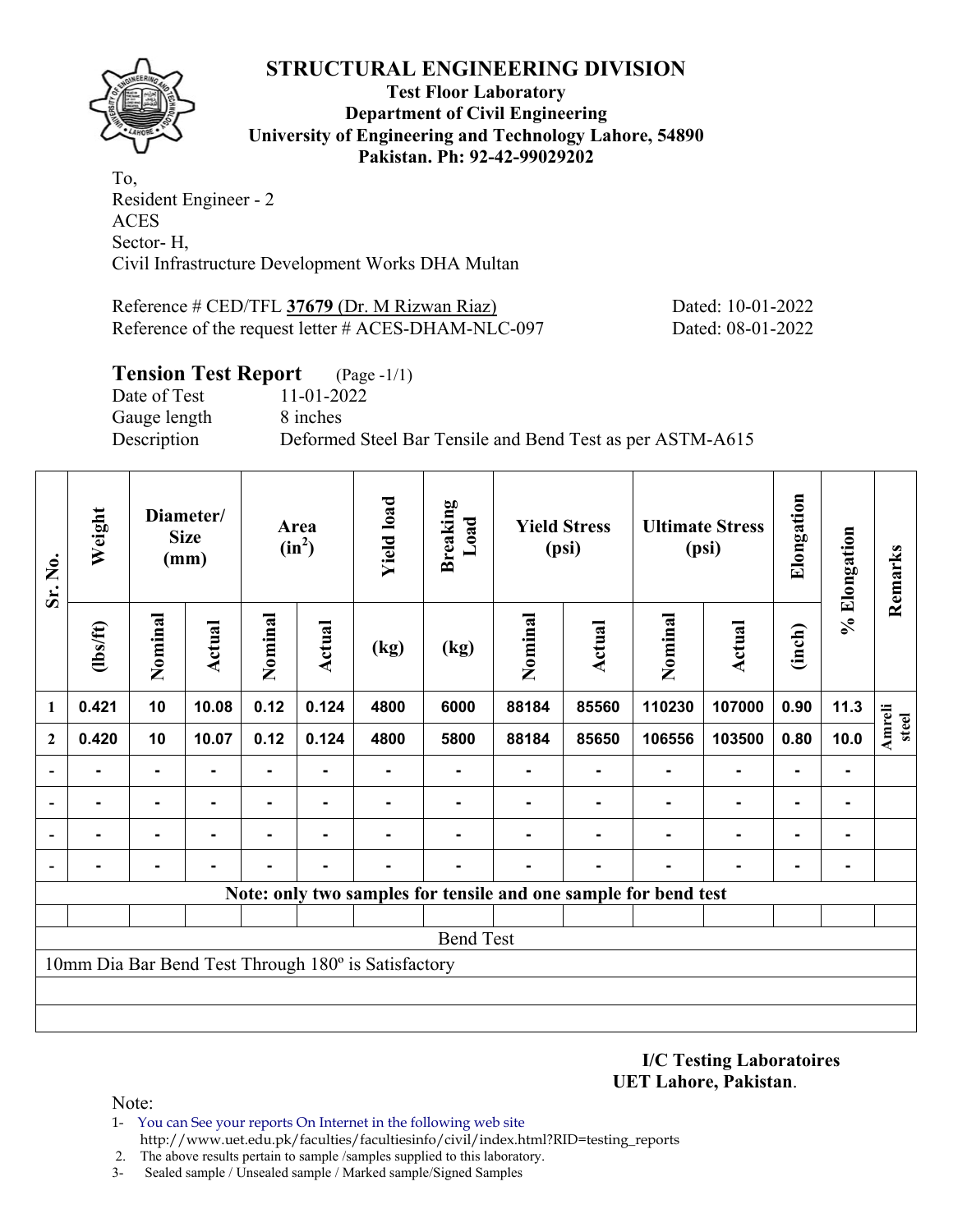

### **Test Floor Laboratory Department of Civil Engineering University of Engineering and Technology Lahore, 54890 Pakistan. Ph: 92-42-99029202**

To, Sub Divisional Officer The Punjab Employees Scial Security Institution Construction of Social security Health Facility at Taunsa

Reference # CED/TFL **37680** (Dr. Rizwan Riaz) Dated: 10-01-2022 Reference of the request letter # SS.DC( )/379 Dated: 03-01-2022

# **Tension Test Report** (Page -1/1)

Date of Test 11-01-2022 Gauge length 8 inches

Description Deformed Steel Bar Tensile and Bend Test as per ASTM-A615

| Sr. No.                  | Weight                   |                          | Diameter/<br><b>Size</b><br>(inch) |                | Area<br>$(in^2)$         | <b>Yield load</b>        | <b>Breaking</b><br>Load                 |                          | <b>Yield Stress</b><br>(psi) | <b>Ultimate Stress</b><br>(psi) |                          | Elongation               | % Elongation                 | Remarks |
|--------------------------|--------------------------|--------------------------|------------------------------------|----------------|--------------------------|--------------------------|-----------------------------------------|--------------------------|------------------------------|---------------------------------|--------------------------|--------------------------|------------------------------|---------|
|                          | $\frac{2}{10}$           | Nominal                  | Actual                             | Nominal        | <b>Actual</b>            | (kg)                     | (kg)                                    | Nominal                  | Actual                       | Nominal                         | Actual                   | (inch)                   |                              |         |
| $\mathbf{1}$             | 0.371                    | 3/8                      | 0.373                              | 0.11           | 0.109                    | 3600                     | 4900                                    | 72200                    | 72740                        | 98200                           | 99000                    | 1.00                     | 12.5                         |         |
| $\mathbf{2}$             | 0.364                    | 3/8                      | 0.369                              | 0.11           | 0.107                    | 3500                     | 4800                                    | 70200                    | 72010                        | 96200                           | 98800                    | 1.10                     | 13.8                         |         |
| $\overline{\phantom{a}}$ | $\overline{\phantom{0}}$ | $\overline{\phantom{a}}$ | $\overline{\phantom{0}}$           | $\blacksquare$ | $\blacksquare$           | $\overline{\phantom{0}}$ | $\overline{\phantom{a}}$                | $\overline{\phantom{0}}$ | $\overline{\phantom{0}}$     | $\blacksquare$                  | $\blacksquare$           | $\overline{\phantom{a}}$ | $\blacksquare$               |         |
| $\overline{a}$           |                          | $\overline{\phantom{0}}$ |                                    | -              | $\overline{\phantom{0}}$ |                          |                                         |                          |                              | $\overline{\phantom{0}}$        | $\overline{a}$           | $\overline{\phantom{0}}$ | $\qquad \qquad \blacksquare$ |         |
| $\overline{a}$           |                          | $\overline{\phantom{0}}$ |                                    | -              | $\overline{\phantom{a}}$ |                          |                                         |                          |                              | ٠                               | -                        | $\overline{\phantom{0}}$ | $\overline{\phantom{0}}$     |         |
| $\overline{\phantom{a}}$ | -                        | $\overline{\phantom{0}}$ |                                    |                |                          |                          |                                         |                          |                              |                                 | $\overline{\phantom{0}}$ | $\overline{\phantom{0}}$ | $\qquad \qquad \blacksquare$ |         |
|                          |                          |                          |                                    |                |                          |                          | Note: only two samples for tensile test |                          |                              |                                 |                          |                          |                              |         |
|                          |                          |                          |                                    |                |                          |                          |                                         |                          |                              |                                 |                          |                          |                              |         |
|                          |                          |                          |                                    |                |                          |                          | <b>Bend Test</b>                        |                          |                              |                                 |                          |                          |                              |         |
|                          |                          |                          |                                    |                |                          |                          |                                         |                          |                              |                                 |                          |                          |                              |         |
|                          |                          |                          |                                    |                |                          |                          |                                         |                          |                              |                                 |                          |                          |                              |         |
|                          |                          |                          |                                    |                |                          |                          |                                         |                          |                              |                                 |                          |                          |                              |         |

**I/C Testing Laboratoires UET Lahore, Pakistan**.

Note:

1- You can See your reports On Internet in the following web site

http://www.uet.edu.pk/faculties/facultiesinfo/civil/index.html?RID=testing\_reports

2. The above results pertain to sample /samples supplied to this laboratory.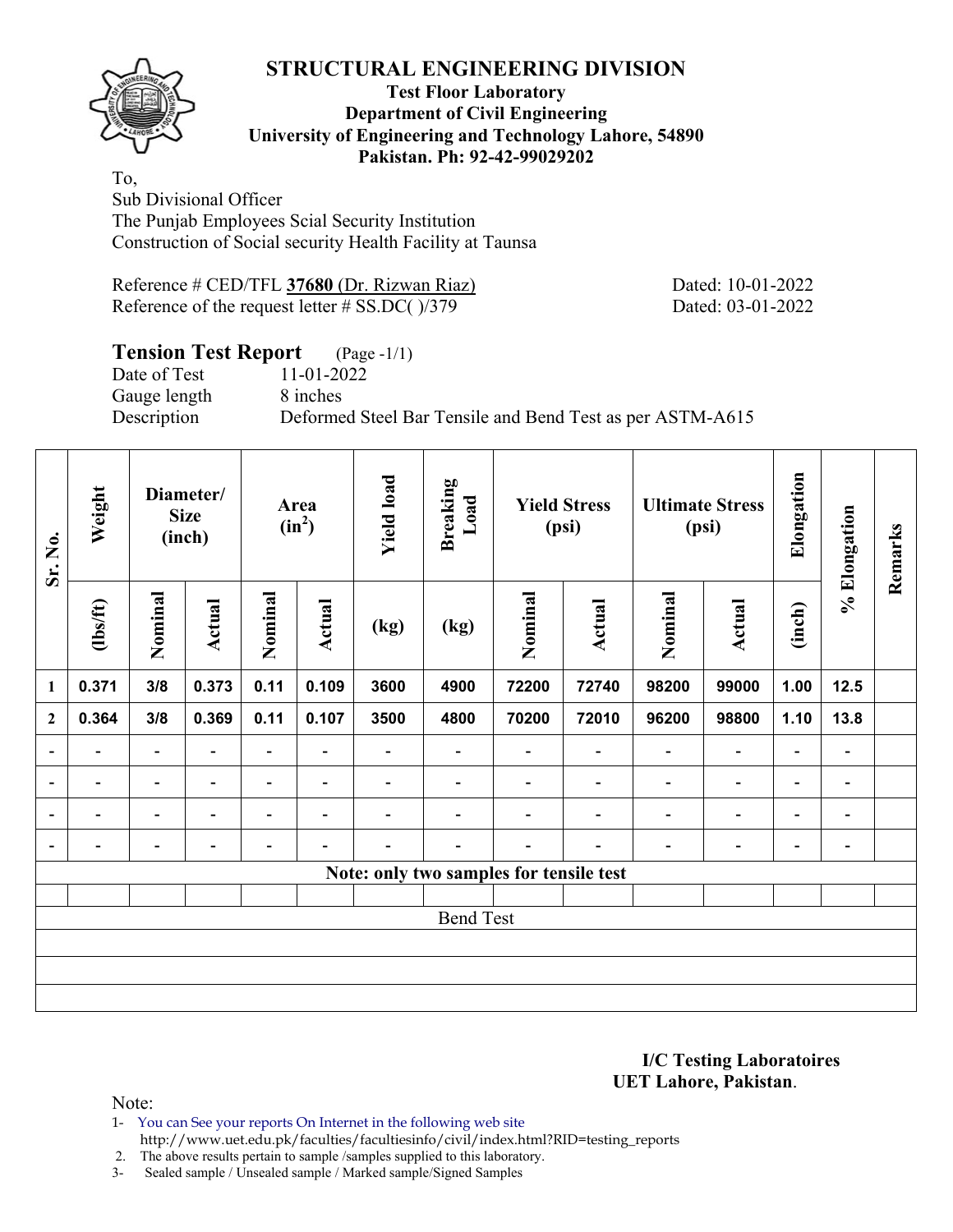### **Test Floor Laboratory Department of Civil Engineering University of Engineering and Technology Lahore, 54890 Pakistan. Ph: 92-42-99029202**

To, M/S CGGC Suki Kinari Project Management in Pakistan 874 MW Suki Kinari Power Project – N15 Relocation Highway Material

| Reference # CED/TFL 37681 (Dr. M Rizwan Riaz) |
|-----------------------------------------------|
| Reference of the request letter $#$ Nil       |

Dated: 10-01-2022 Dated: 27-12-2021

### **Tension Test Report** (Page – 1/3) Date of Test 11-01-2022 Gauge length 640 mm Description Steel Strand Tensile Test as per ASTM A-416-94a

| Sr. No.                  | <b>Nominal</b><br><b>Diameter</b> | <b>Nominal</b><br>Weight | <b>Measured</b><br>weight    |                          | <b>Yield strength</b><br>clause $(6.3)$ | <b>Breaking</b><br>strength<br>clause $(6.2)$ |                          | Modulus of<br>Elasticity<br>Young's | % Elongation   | Remarks / Coil No.         |
|--------------------------|-----------------------------------|--------------------------|------------------------------|--------------------------|-----------------------------------------|-----------------------------------------------|--------------------------|-------------------------------------|----------------|----------------------------|
|                          | (mm)                              | (kg/km)                  | (kg/km)                      | (kg)                     | (kN)                                    | (kg)                                          | (kN)                     | E, GPa                              |                |                            |
| $\mathbf{1}$             | 15.24(0.6")                       | 1102.0                   | 1114.0                       | 23600                    | 231.52                                  | 27800                                         | 272.72                   | 199                                 | >3.50          | <b>YPW115-</b><br>SJ-21104 |
| $\mathbf{1}$             | 15.24(0.6")                       | 1102.0                   | 1110.0                       | 24300                    | 238.38                                  | 27900                                         | 273.70                   | 199                                 | >3.50          | <b>YPW115-</b><br>SJ-21104 |
|                          |                                   |                          |                              | $\overline{\phantom{0}}$ |                                         |                                               |                          |                                     |                |                            |
| $\overline{\phantom{0}}$ |                                   |                          |                              | $\blacksquare$           |                                         | $\overline{\phantom{0}}$                      |                          |                                     | $\overline{a}$ |                            |
| $\blacksquare$           |                                   |                          |                              | $\overline{\phantom{0}}$ |                                         | $\overline{a}$                                |                          |                                     | $\overline{a}$ |                            |
| $\overline{\phantom{a}}$ | $\overline{\phantom{a}}$          | $\overline{a}$           | $\qquad \qquad \blacksquare$ | $\overline{\phantom{a}}$ |                                         | $\overline{a}$                                | $\overline{\phantom{0}}$ |                                     | -              |                            |
|                          |                                   |                          |                              |                          | <b>Only two samples for Test</b>        |                                               |                          |                                     |                |                            |

Note:

1. Modulus of Elasticity is based on nominal steel area of the steel strand vide clause 13.3 of ASTM – A416a

2. Load versus percentage strain graphs are attached

**I/C Testing Laboratoires UET Lahore, Pakistan**.

Note:

1- You can See your reports On Internet in the following web site http://www.uet.edu.pk/faculties/facultiesinfo/civil/index.html?RID=testing\_reports

2. The above results pertain to sample /samples supplied to this laboratory.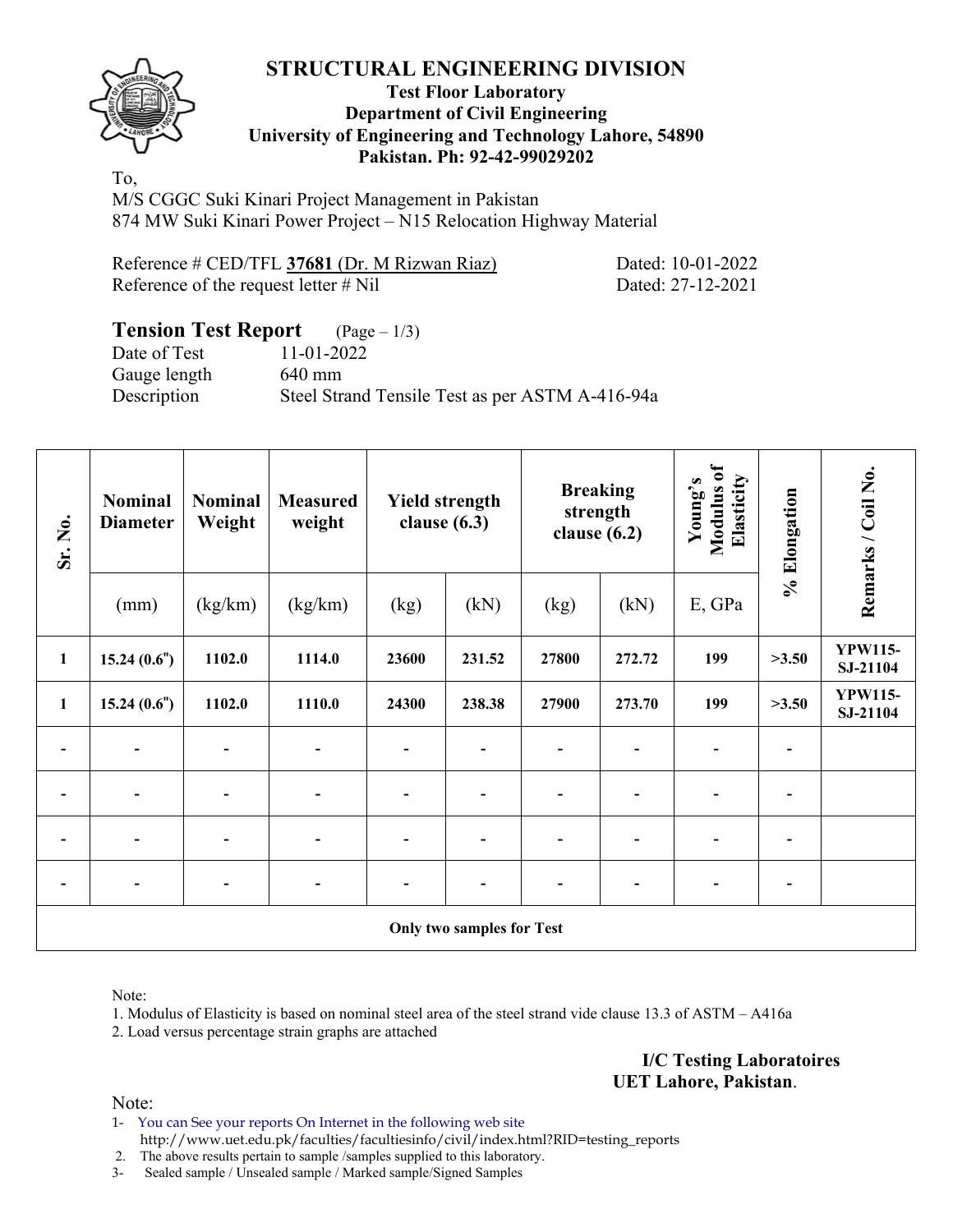

#### **Test Floor Laboratory Department of Civil Engineering University of Engineering and Technology Lahore, 54890 Pakistan. Ph: 92-42-99029202**

To, M/S CGGC Suki Kinari Project Management in Pakistan 874 MW Suki Kinari Power Project – N15 Relocation Highway Material

| Reference # CED/TFL 37681 (Dr. M Rizwan Riaz) |  |
|-----------------------------------------------|--|
| Reference of the request letter $\#$ Nil      |  |

Dated: 10-01-2022 Dated: 27-12-2021

**Graph**  $(Page - 2/3)$ 



**I/C Testing Laboratoires UET Lahore, Pakistan**.

- 1- You can See your reports On Internet in the following web site http://www.uet.edu.pk/faculties/facultiesinfo/civil/index.html?RID=testing\_reports
- 2. The above results pertain to sample /samples supplied to this laboratory.
- 3- Sealed sample / Unsealed sample / Marked sample/Signed Samples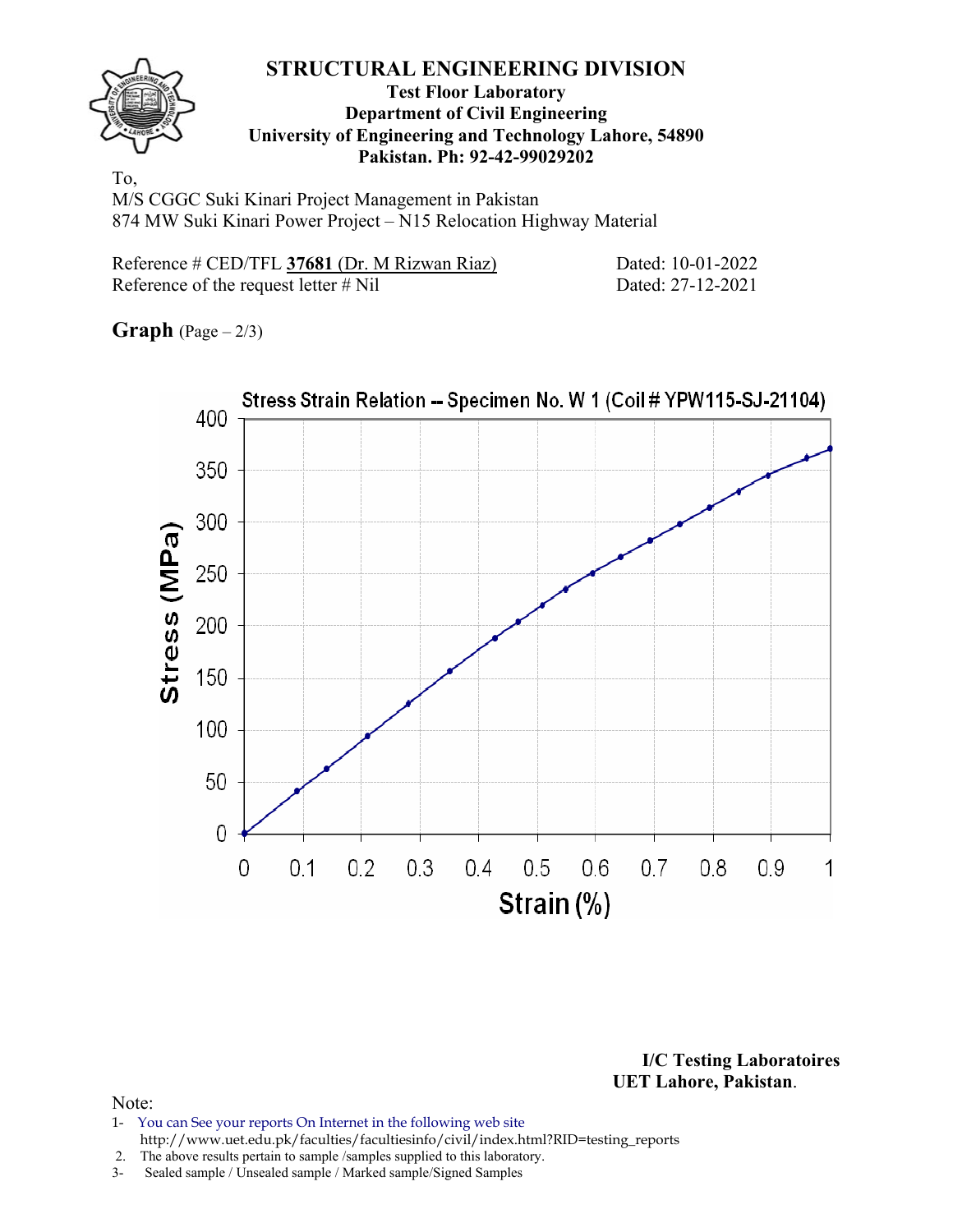

#### **Test Floor Laboratory Department of Civil Engineering University of Engineering and Technology Lahore, 54890 Pakistan. Ph: 92-42-99029202**

To, M/S CGGC Suki Kinari Project Management in Pakistan 874 MW Suki Kinari Power Project – N15 Relocation Highway Material

| Reference # CED/TFL 37681 (Dr. M Rizwan Riaz) |  |  |  |  |
|-----------------------------------------------|--|--|--|--|
| Reference of the request letter $\#$ Nil      |  |  |  |  |

Dated: 10-01-2022 Dated: 27-12-2021

**Graph**  $(Page - 3/3)$ 



**I/C Testing Laboratoires UET Lahore, Pakistan**.

#### Note:

1- You can See your reports On Internet in the following web site http://www.uet.edu.pk/faculties/facultiesinfo/civil/index.html?RID=testing\_reports

2. The above results pertain to sample /samples supplied to this laboratory.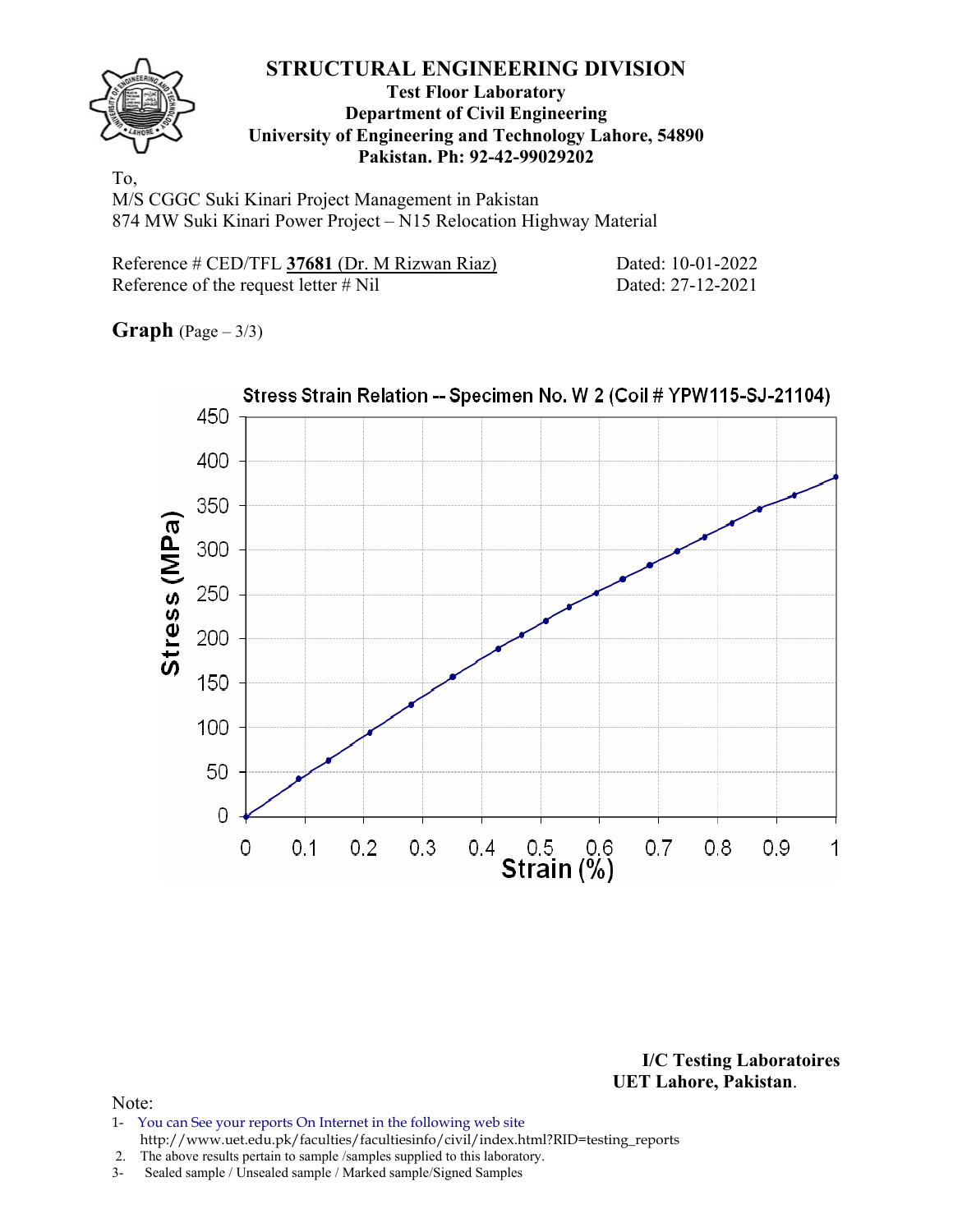**Test Floor Laboratory Department of Civil Engineering University of Engineering and Technology Lahore, 54890 Pakistan. Ph: 92-42-99029202** 

To, M/S Altec International Lahore

Reference # CED/TFL **37682** (Dr. M Rizwan Riaz) Dated: 10-01-2022 Reference of the request letter # Nil Dated: 24-12-2022

# **Tension Test Report** (Page – 1/1)

Date of Test 11-01-2022 Description Steel Wire Rope Tensile Test

| Sr. No.      | <b>Nominal</b><br><b>Diameter</b> | <b>Measured weight</b>          | <b>Breaking Load</b> | Remarks / Coil No. |
|--------------|-----------------------------------|---------------------------------|----------------------|--------------------|
|              | (mm)                              | (kg/m)                          | (kg)                 |                    |
| $\mathbf{1}$ | 8.3                               | 0.357                           | 5400                 |                    |
|              |                                   |                                 |                      |                    |
|              |                                   |                                 |                      |                    |
|              |                                   |                                 |                      |                    |
|              |                                   |                                 |                      |                    |
|              |                                   | <b>Only one sample for Test</b> |                      |                    |
|              |                                   |                                 |                      |                    |

**I/C Testing Laboratoires UET Lahore, Pakistan**.

- 1- You can See your reports On Internet in the following web site http://www.uet.edu.pk/faculties/facultiesinfo/civil/index.html?RID=testing\_reports
- 2. The above results pertain to sample /samples supplied to this laboratory.
- 3- Sealed sample / Unsealed sample / Marked sample/Signed Samples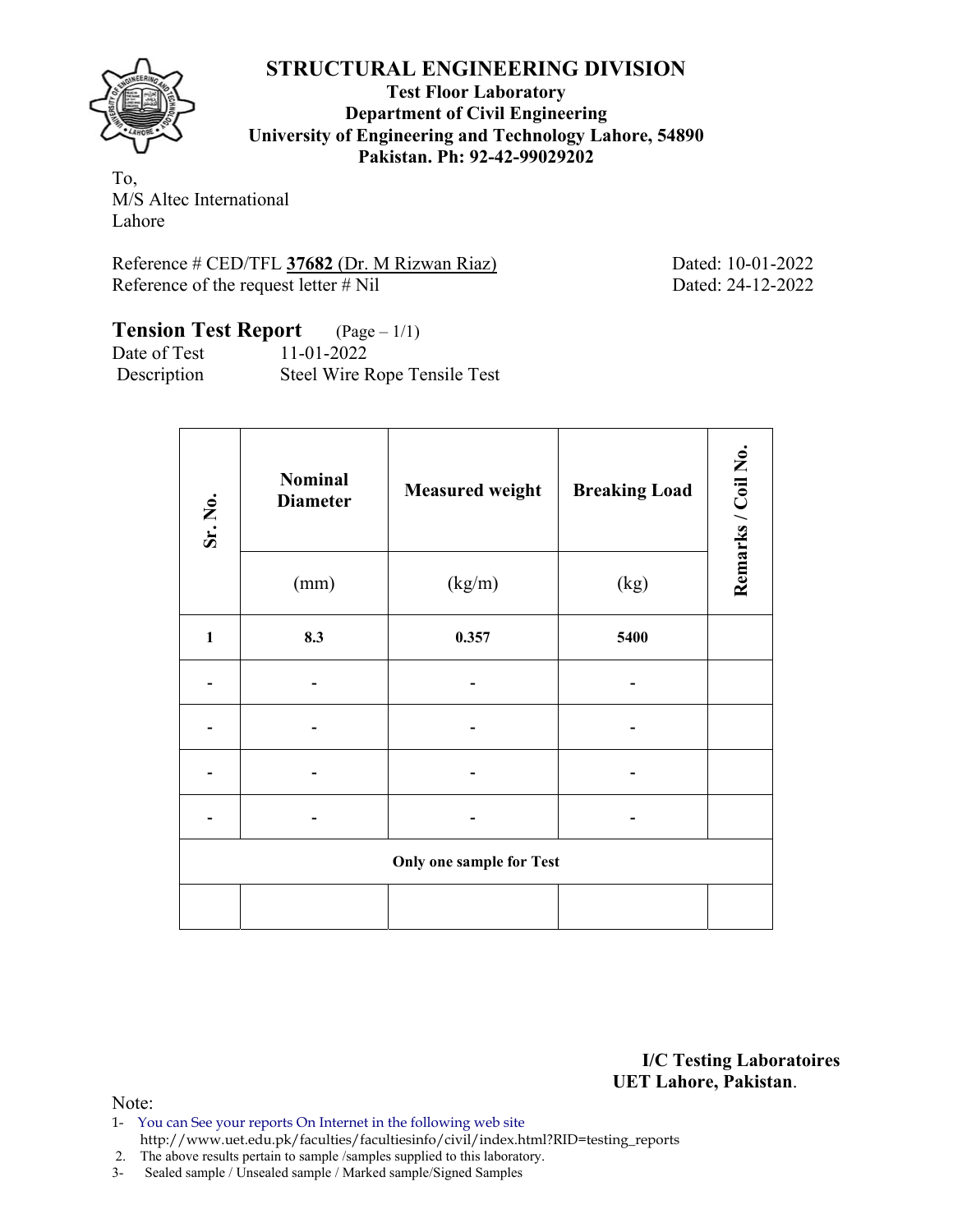

### **Test Floor Laboratory Department of Civil Engineering University of Engineering and Technology Lahore, 54890 Pakistan. Ph: 92-42-99029202**

To, Sub Divisional Officer Highway Sub Division Sheikhupura (Rehabilitation / Construction of Road from Paddianwala to Ajniawala via Gujiana Nau, Length  $= 18.00 \text{km}$ Reference # CED/TFL **37683** (Dr. Rizwan Riaz) Dated: 10-01-2022 Reference of the request letter # 506/SKP Dated: 29-11-2021

# **Tension Test Report** (Page -1/1) Date of Test 11-01-2022 Gauge length 8 inches Description Deformed Steel Bar Tensile and Bend Test as per ASTM-A615

| Sr. No.                  | Weight                                        |                          | Diameter/<br><b>Size</b> |                          | Area<br>$(in^2)$         | <b>Yield load</b> | <b>Breaking</b><br>Load                                         | <b>Yield Stress</b><br><b>Ultimate Stress</b><br>(psi)<br>(psi) |               |         |                          | % Elongation             | Remarks                      |  |
|--------------------------|-----------------------------------------------|--------------------------|--------------------------|--------------------------|--------------------------|-------------------|-----------------------------------------------------------------|-----------------------------------------------------------------|---------------|---------|--------------------------|--------------------------|------------------------------|--|
|                          | (1bs/ft)                                      | Nominal<br>$(\#)$        | <b>Actual</b><br>(inch)  | Nominal                  | <b>Actual</b>            | (kg)              | (kg)                                                            | Nominal                                                         | <b>Actual</b> | Nominal | Actual                   | (inch)                   |                              |  |
| 1                        | 0.364                                         | $\mathbf{3}$             | 0.369                    | 0.11                     | 0.107                    | 3400              | 5200                                                            | 68200                                                           | 70010         | 104200  | 107100                   | 1.20                     | 15.0                         |  |
| $\mathbf{2}$             | 0.364                                         | $\mathbf{3}$             | 0.369                    | 0.11                     | 0.107                    | 3500              | 5200                                                            | 70200                                                           | 72050         | 104200  | 107100                   | 1.20                     | 15.0                         |  |
|                          |                                               |                          |                          |                          |                          |                   |                                                                 |                                                                 |               |         | $\overline{\phantom{0}}$ |                          | $\qquad \qquad \blacksquare$ |  |
| $\overline{\phantom{0}}$ |                                               |                          |                          |                          |                          |                   |                                                                 |                                                                 |               |         | $\overline{\phantom{0}}$ |                          | $\qquad \qquad \blacksquare$ |  |
|                          |                                               | $\overline{\phantom{0}}$ | $\overline{a}$           | $\overline{\phantom{0}}$ | $\overline{\phantom{0}}$ |                   |                                                                 |                                                                 |               |         | $\blacksquare$           | $\overline{\phantom{0}}$ | $\qquad \qquad \blacksquare$ |  |
| $\overline{\phantom{0}}$ |                                               |                          |                          |                          |                          |                   |                                                                 |                                                                 |               |         |                          |                          | $\overline{a}$               |  |
|                          |                                               |                          |                          |                          |                          |                   | Note: only two samples for tensile and one sample for bend test |                                                                 |               |         |                          |                          |                              |  |
|                          |                                               |                          |                          |                          |                          |                   |                                                                 |                                                                 |               |         |                          |                          |                              |  |
|                          |                                               |                          |                          |                          |                          |                   | <b>Bend Test</b>                                                |                                                                 |               |         |                          |                          |                              |  |
|                          | #3 Bar Bend Test Through 180° is Satisfactory |                          |                          |                          |                          |                   |                                                                 |                                                                 |               |         |                          |                          |                              |  |
|                          |                                               |                          |                          |                          |                          |                   |                                                                 |                                                                 |               |         |                          |                          |                              |  |
|                          |                                               |                          |                          |                          |                          |                   |                                                                 |                                                                 |               |         |                          |                          |                              |  |

**I/C Testing Laboratoires UET Lahore, Pakistan**.

Note:

1- You can See your reports On Internet in the following web site http://www.uet.edu.pk/faculties/facultiesinfo/civil/index.html?RID=testing\_reports

2. The above results pertain to sample /samples supplied to this laboratory.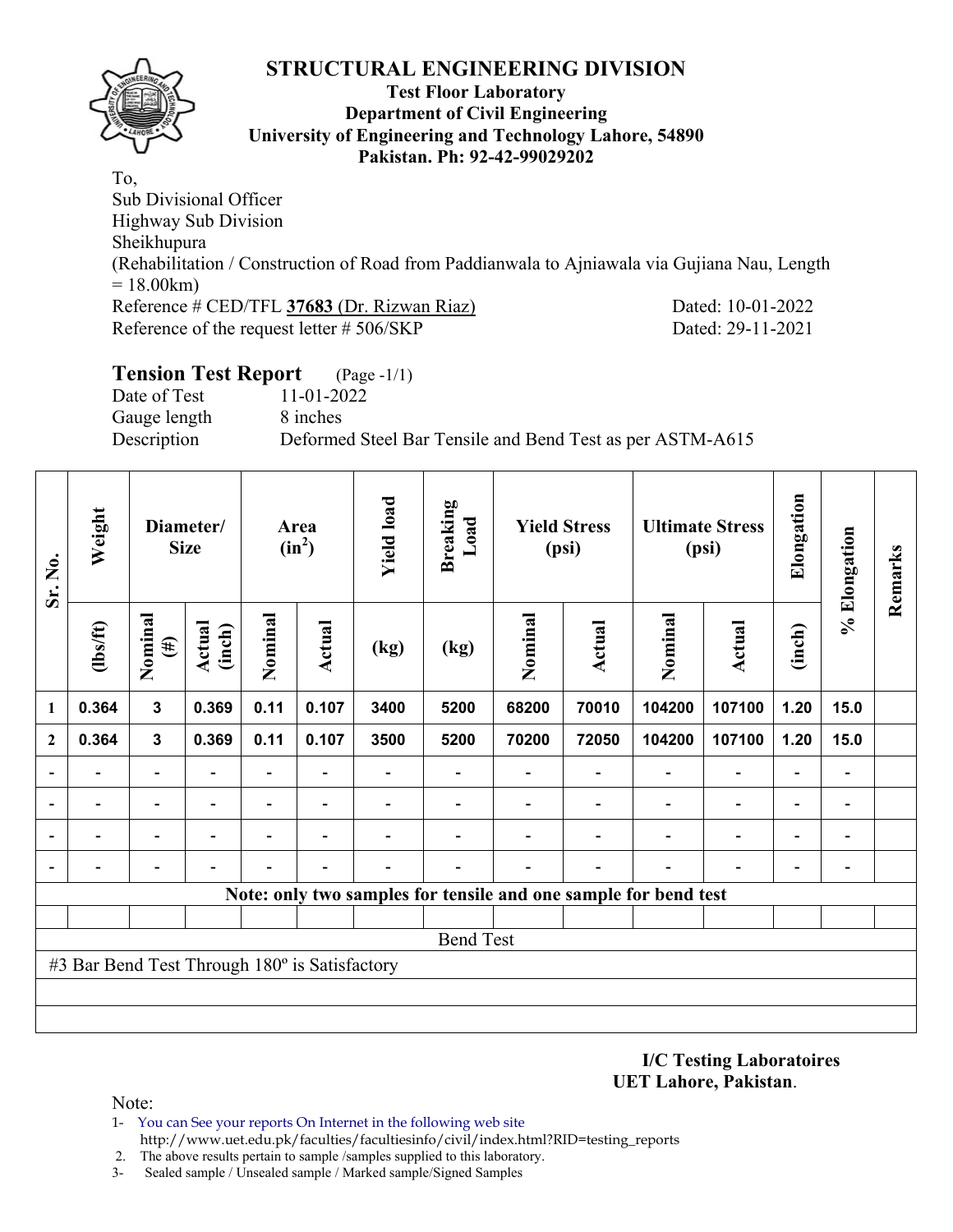

**Test Floor Laboratory Department of Civil Engineering University of Engineering and Technology Lahore, 54890 Pakistan. Ph: 92-42-99029202** 

To, M Naveed

Reference # CED/TFL **37684** (Dr. Rizwan Riaz) Dated: 10-01-2022 Reference of the request letter # Nil Dated: 10-01-2022

## **Tension Test Report** (Page -1/1) Date of Test 11-01-2022 Gauge length 8 inches Description Deformed Steel Bar Tensile and Bend Test as per ASTM-A615

| Sr. No.          | Weight                                        | Diameter/<br><b>Size</b> |                  | Area<br>$(in^2)$ |                          | <b>Yield load</b> | <b>Breaking</b><br>Load                                        | <b>Yield Stress</b><br>(psi) |               | <b>Ultimate Stress</b><br>(psi) |                | Elongation | % Elongation             | Remarks |
|------------------|-----------------------------------------------|--------------------------|------------------|------------------|--------------------------|-------------------|----------------------------------------------------------------|------------------------------|---------------|---------------------------------|----------------|------------|--------------------------|---------|
|                  | $\frac{2}{10}$                                | Nominal<br>$(\#)$        | Actual<br>(inch) | Nominal          | Actual                   | (kg)              | (kg)                                                           | Nominal                      | <b>Actual</b> | Nominal                         | <b>Actual</b>  | (inch)     |                          |         |
| 1                | 0.372                                         | $\mathbf{3}$             | 0.373            | 0.11             | 0.109                    | 3400              | 5000                                                           | 68200                        | 68620         | 100200                          | 101000         | 1.40       | 17.5                     |         |
| $\blacksquare$   |                                               | $\overline{\phantom{a}}$ |                  | Ξ.               | $\overline{\phantom{a}}$ |                   |                                                                |                              |               |                                 |                |            | $\overline{\phantom{a}}$ |         |
|                  |                                               | $\blacksquare$           |                  | $\blacksquare$   | $\overline{\phantom{a}}$ |                   |                                                                |                              |               |                                 |                | ۰          | -                        |         |
| $\overline{a}$   |                                               | -                        |                  |                  | $\overline{\phantom{0}}$ |                   |                                                                |                              |               |                                 |                |            | -                        |         |
| $\overline{a}$   | -                                             | -                        | $\blacksquare$   |                  | $\overline{\phantom{a}}$ |                   |                                                                |                              |               |                                 | $\blacksquare$ | ۰          | -                        |         |
| $\blacksquare$   | $\blacksquare$                                | -                        |                  |                  | $\blacksquare$           |                   |                                                                |                              |               |                                 |                |            | -                        |         |
|                  |                                               |                          |                  |                  |                          |                   | Note: only one sample for tensile and one sample for bend test |                              |               |                                 |                |            |                          |         |
|                  |                                               |                          |                  |                  |                          |                   |                                                                |                              |               |                                 |                |            |                          |         |
| <b>Bend Test</b> |                                               |                          |                  |                  |                          |                   |                                                                |                              |               |                                 |                |            |                          |         |
|                  | #3 Bar Bend Test Through 180° is Satisfactory |                          |                  |                  |                          |                   |                                                                |                              |               |                                 |                |            |                          |         |
|                  |                                               |                          |                  |                  |                          |                   |                                                                |                              |               |                                 |                |            |                          |         |
|                  |                                               |                          |                  |                  |                          |                   |                                                                |                              |               |                                 |                |            |                          |         |

#### **I/C Testing Laboratoires UET Lahore, Pakistan**.

- 1- You can See your reports On Internet in the following web site http://www.uet.edu.pk/faculties/facultiesinfo/civil/index.html?RID=testing\_reports
- 2. The above results pertain to sample /samples supplied to this laboratory.
- 3- Sealed sample / Unsealed sample / Marked sample/Signed Samples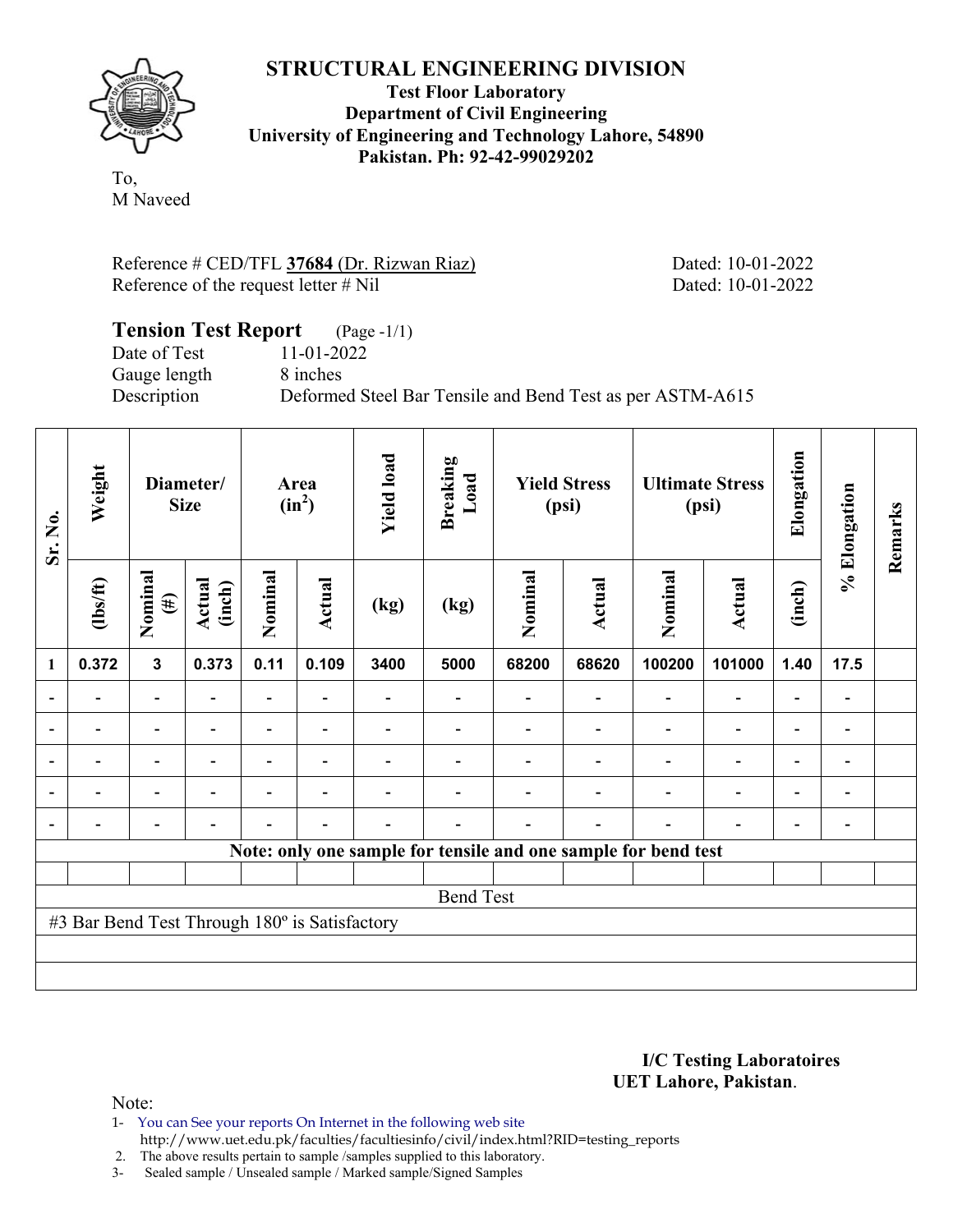

#### **Test Floor Laboratory Department of Civil Engineering University of Engineering and Technology Lahore, 54890 Pakistan. Ph: 92-42-99029202**

To, Sub Divisional Officer Buildings Sub Division No. 22 Lahore (Construction of Building for E-Library & Research Facilities in Board for Advancement of Literature, Lahore ADP No. 6940 for The Year 2021-22) Reference # CED/TFL **37685** (Dr. Rizwan Riaz) Dated: 10-01-2022 Reference of the request letter  $\# 277/22^{nd}$  Dated: 28-12-2021

### **Tension Test Report** (Page -1/1) Date of Test 11-01-2022 Gauge length 8 inches Description Deformed Steel Bar Tensile and Bend Test as per ASTM-A615

| Sr. No.                  | Weight                                  | Diameter/<br><b>Size</b> |                          | Area<br>$(in^2)$         |                          | <b>Yield load</b>        | <b>Breaking</b><br>Load  | <b>Yield Stress</b><br>(psi) |                          | <b>Ultimate Stress</b><br>(psi) |                              | Elongation               | % Elongation             | Remarks |
|--------------------------|-----------------------------------------|--------------------------|--------------------------|--------------------------|--------------------------|--------------------------|--------------------------|------------------------------|--------------------------|---------------------------------|------------------------------|--------------------------|--------------------------|---------|
|                          | $\frac{2}{10}$                          | Nominal<br>$(\#)$        | <b>Actual</b><br>(inch)  | Nominal                  | <b>Actual</b>            | (kg)                     | (kg)                     | Nominal                      | <b>Actual</b>            | Nominal                         | <b>Actual</b>                | (inch)                   |                          |         |
| 1                        | 0.368                                   | $\mathbf{3}$             | 0.371                    | 0.11                     | 0.108                    | 3500                     | 5000                     | 70200                        | 71240                    | 100200                          | 101800                       | 1.30                     | 16.3                     |         |
| $\overline{2}$           | 0.365                                   | $\mathbf{3}$             | 0.370                    | 0.11                     | 0.107                    | 3300                     | 4900                     | 66200                        | 67760                    | 98200                           | 100700                       | 1.30                     | 16.3                     |         |
|                          | $\overline{\phantom{0}}$                | $\overline{\phantom{a}}$ | $\overline{\phantom{0}}$ | Ξ.                       | $\overline{\phantom{a}}$ | $\overline{\phantom{0}}$ | $\overline{\phantom{0}}$ |                              | $\overline{\phantom{a}}$ | $\overline{\phantom{0}}$        | $\overline{a}$               | $\overline{\phantom{a}}$ | $\blacksquare$           |         |
|                          | $\overline{\phantom{0}}$                | $\overline{\phantom{0}}$ |                          | $\overline{\phantom{0}}$ | $\overline{\phantom{0}}$ |                          |                          |                              | $\overline{\phantom{0}}$ |                                 | $\overline{\phantom{0}}$     | $\overline{\phantom{a}}$ | $\blacksquare$           |         |
| $\blacksquare$           | $\overline{\phantom{0}}$                | $\blacksquare$           |                          | $\overline{\phantom{0}}$ | $\overline{\phantom{0}}$ | $\overline{\phantom{0}}$ |                          |                              | $\overline{\phantom{0}}$ | $\overline{\phantom{0}}$        | $\qquad \qquad \blacksquare$ | $\overline{\phantom{a}}$ | $\overline{\phantom{a}}$ |         |
| $\overline{\phantom{a}}$ | $\overline{\phantom{0}}$                | $\overline{\phantom{a}}$ | $\overline{\phantom{0}}$ | $\overline{\phantom{0}}$ | $\overline{\phantom{0}}$ | $\overline{\phantom{0}}$ | -                        |                              | -                        | $\overline{\phantom{0}}$        | $\qquad \qquad \blacksquare$ | $\overline{\phantom{a}}$ | $\blacksquare$           |         |
|                          | Note: only two samples for tensile test |                          |                          |                          |                          |                          |                          |                              |                          |                                 |                              |                          |                          |         |
|                          |                                         |                          |                          |                          |                          |                          |                          |                              |                          |                                 |                              |                          |                          |         |
| <b>Bend Test</b>         |                                         |                          |                          |                          |                          |                          |                          |                              |                          |                                 |                              |                          |                          |         |
|                          |                                         |                          |                          |                          |                          |                          |                          |                              |                          |                                 |                              |                          |                          |         |
|                          |                                         |                          |                          |                          |                          |                          |                          |                              |                          |                                 |                              |                          |                          |         |
|                          |                                         |                          |                          |                          |                          |                          |                          |                              |                          |                                 |                              |                          |                          |         |

**I/C Testing Laboratoires UET Lahore, Pakistan**.

- 1- You can See your reports On Internet in the following web site http://www.uet.edu.pk/faculties/facultiesinfo/civil/index.html?RID=testing\_reports
- 2. The above results pertain to sample /samples supplied to this laboratory.
- 3- Sealed sample / Unsealed sample / Marked sample/Signed Samples